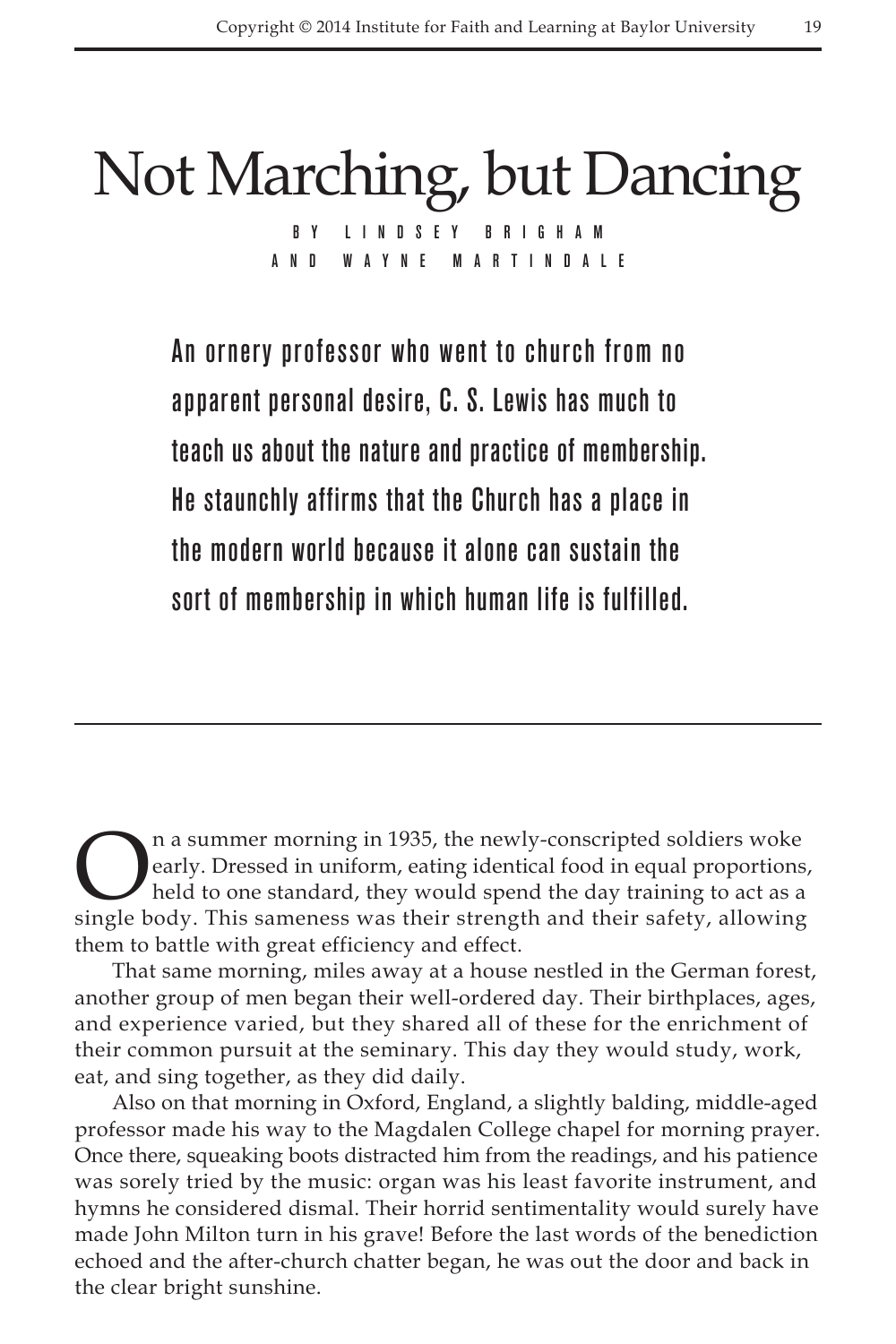On this morning, in all these places, people gathered to work for a common purpose. They each sought a sort of membership, a coming together with others to share life in pursuit of a common goal. But in which contexts did true membership flourish? The soldiers of the Nazi Wehrmacht certainly achieved effectiveness. The seminarians at Dietrich Bonhoeffer's Finkenwalde have become renowned for their practice of Christian community*.* But that rather ornery professor who went to church from no apparent personal desire—the self-avowed "most reluctant convert," and also a most reluctant churchman—might actually have the most to teach us about the nature and practice of membership. In his writings and in his habits, C. S. Lewis staunchly affirms that the Church has a place in the modern world because it alone can sustain the sort of membership in which human life is fulfilled.

## Not a Relic, but a Refuge

This ecclesial emphasis did not sit easily with the mood of Lewis's times. In the latter decades of Lewis's career, attitudes toward the Church changed from reverence to irrelevance on both sides of the pond. The church in America became a social club, the church in Europe a cultural relic. In a 1955 poem called "Church Going," British poet Philip Larkin gives voice to the prevailing attitude when he speaks as a holiday bicyclist who stops inside an old church and reflects on its past glory and present ignominy. He notes the oddity of stopping at all, but asserts,

Yet stop I did: in fact I often do, And always end much at a loss like this, Wondering what to look for; wondering, too, When churches fall completely out of use What we shall turn them into, if we shall keep A few cathedrals chronically on show, Their parchment, plate and pyx in locked cases, And let the rest rent-free to rain and sheep. Shall we avoid them as unlucky places?<sup>1</sup>

Larkin's faintly-mocking, elegiac attitude is by no means extinct today. Even those who do still stop in churches on Sunday morning often do so merely out of unthinking habit or tradition, not considering that the Church could offer anything significant. They value spirituality, but disassociate it from corporate gatherings, expecting to find it in solitude instead.

However, Lewis does not speak as the curator of a cathedral "chronically on show" when he argues for the necessity of the Church; rather, he addresses his comments precisely to the modern age. An astute analyst of his world, Lewis perceives that all attempts at membership outside the Church overemphasize either the individual or the collective, making true membership impossible.

Overemphasizing the individual makes membership impossible because it leads to a self-sufficient, self-centered confidence that regards other people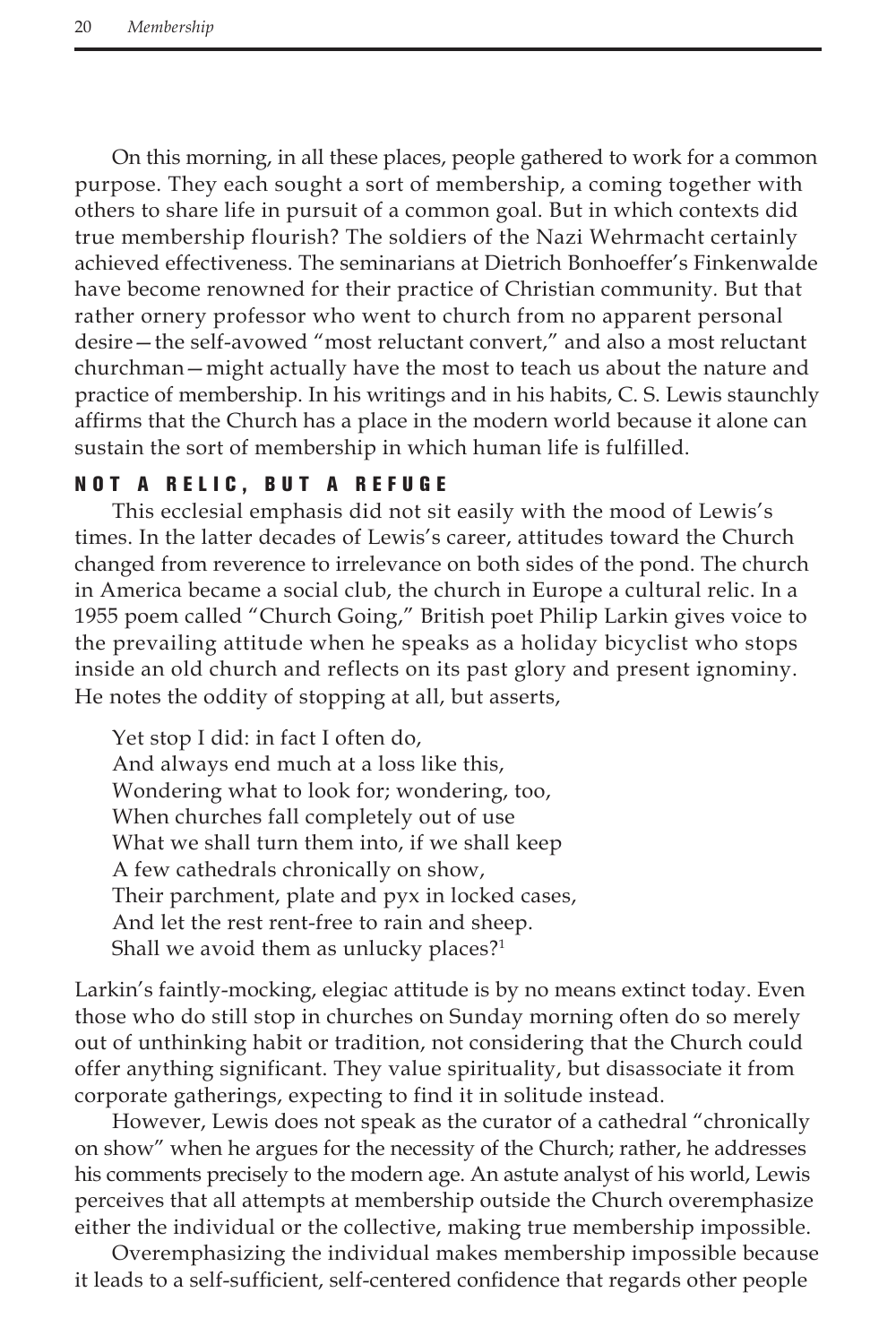as largely irrelevant. As in Lewis's day, so in ours: this attitude underlies the countless magazine covers and TV commercials that highlight the story of someone who, by individual skill and determination, breaks free of barriers imposed by fear, expectations, or disabilities in order to reach a partlypredestined and partly self-defined potential. Such stories are problematic because they assume no one else—not even God—is needed for the individual's success and fulfillment. In Lewis's words, individualism begins with the assumption that "every individuality is 'of infinite value,'" relegating God to the position of "a kind of employment committee whose business it is to find suitable careers for souls, square holes for square pegs."<sup>2</sup> In the narrative of individualism, people become more valuable than God, who then exists to serve their needs and order their realities around them.

On the other hand, overemphasizing the collective undermines membership by leading to a callous insensitivity to the unique needs and gifts people carry. When individuals are massed in a collective, they are valued only for the characteristics that are useful in a greater system, while any unique traits that do not serve the system are ignored. Thus, in war, soldiers are mere cogs in a fighting machine; in consumer society, shoppers are only the desires associated with their social group; in party-politics, citizens are simply voters of a particular social class; in education, students are just empty receptacles ready to receive standardized curricula. As Lewis says, such a reductive way of viewing people is "an outrage upon human nature."3 Like work on a factory assembly line, or perhaps like the training of Wehrmacht soldiers, it does not allow them to exercise the full range of abilities (physical, emotional,

moral, spiritual) that make us human.

Lewis writes with great concern against individualism and collectivism because he sees that conditions of the modern world exacerbate them both: as he comments, "one error begets the other and, far from neutralising, they aggravate each other."4 Our modern consumerism illustrates this: advertiseAn astute analyst of the modern age, Lewis perceives that all attempts at membership outside the Church overemphasize either the individual or the collective, making true membership impossible.

ments are created with a collectivist attitude by considering a group of potential consumers, isolating their habits and tastes, and then appealing to these uniform, de-contextualized tendencies—yet consumers are often motivated to heed advertisements by their individualistic longing to define themselves by brand names, to design the perfect life setting, to construct a unique life story. The family also suffers from both tendencies. The family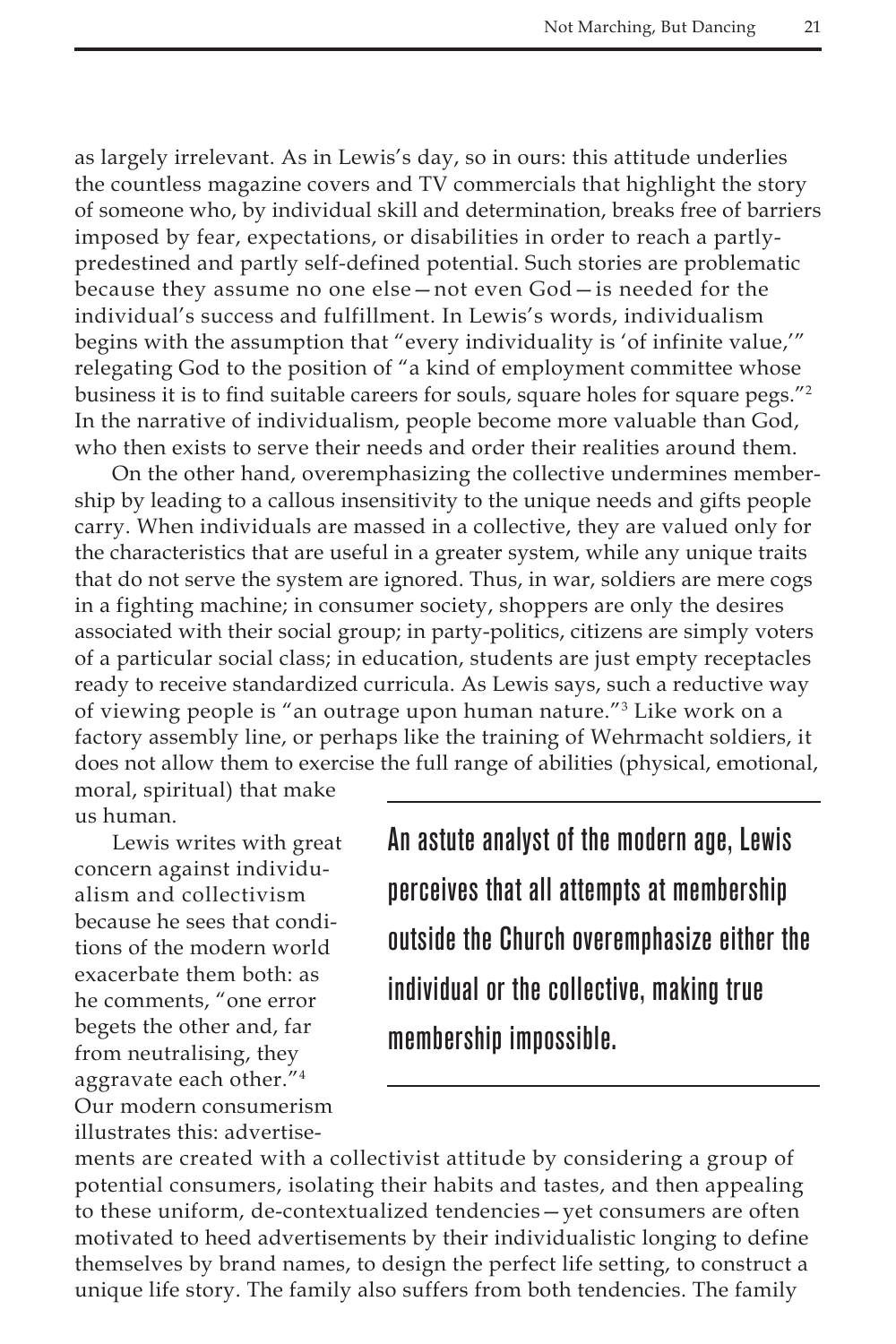should embody membership in that "Each person is almost a species in himself…. If you subtract any one member, you have not simply reduced the family in number; you have inflicted an injury on its structure. Its unity is a unity of unlikes, almost of incommensurables."5 But the family has become the severest casualty of the modern world. On the one hand, it is undermined by each member's pursuit of individualistic independence

Lewis's Pauline vision of true membership, in which members are "essentially different from, and complimentary to, one another" provides an alternate, ideal vision of human community, opposed to both individualism and collectivism, in which human wholeness flourishes.

(the teenager's rebellion, the spouse's workaholism); on the other hand, it is undermined by each member's collectivist tendency to view the others as mere representatives of a stereotypical class (oblivious parents, impossible children). Even half-a-century ago Lewis could declare, "If a really good home…existed today, it would be denounced as *bourgeois* and every engine of destruction would be

leveled against it."<sup>6</sup> Thus, summarizing the dilemma of individualism and collectivism, Lewis states,

I feel a strong desire to tell you—and I expect you feel a strong desire to tell me—which of these two errors is the worse. That is the devil getting at us. He always sends errors into the world in pairs pairs of opposites…. He relies on your extra dislike of the one error to draw you gradually into the opposite one.<sup>7</sup>

We are left between Scylla and Charybdis, and Lewis asserts that we must "keep our eyes on the goal and go straight through between both errors. We have no other concern than that with either of them."<sup>8</sup> We need a safe middle passage to prevent us from being continually tossed between the monsters—a passage that will allow each of us to function as a unique person, but in concert with other unique persons*.* 

Lewis identifies this passage as *membership*, evoking Paul's metaphor of the members of the body. As he explains,

The very word membership is of Christian origin, but it has been taken over by the world and emptied of all meaning. In any book on logic you may see the expression "members of a class." It must be most emphatically stated that the items or particulars included in a homogeneous class are almost the reverse of what St. Paul meant by *members*. By *members* he meant what we should call *organs*, things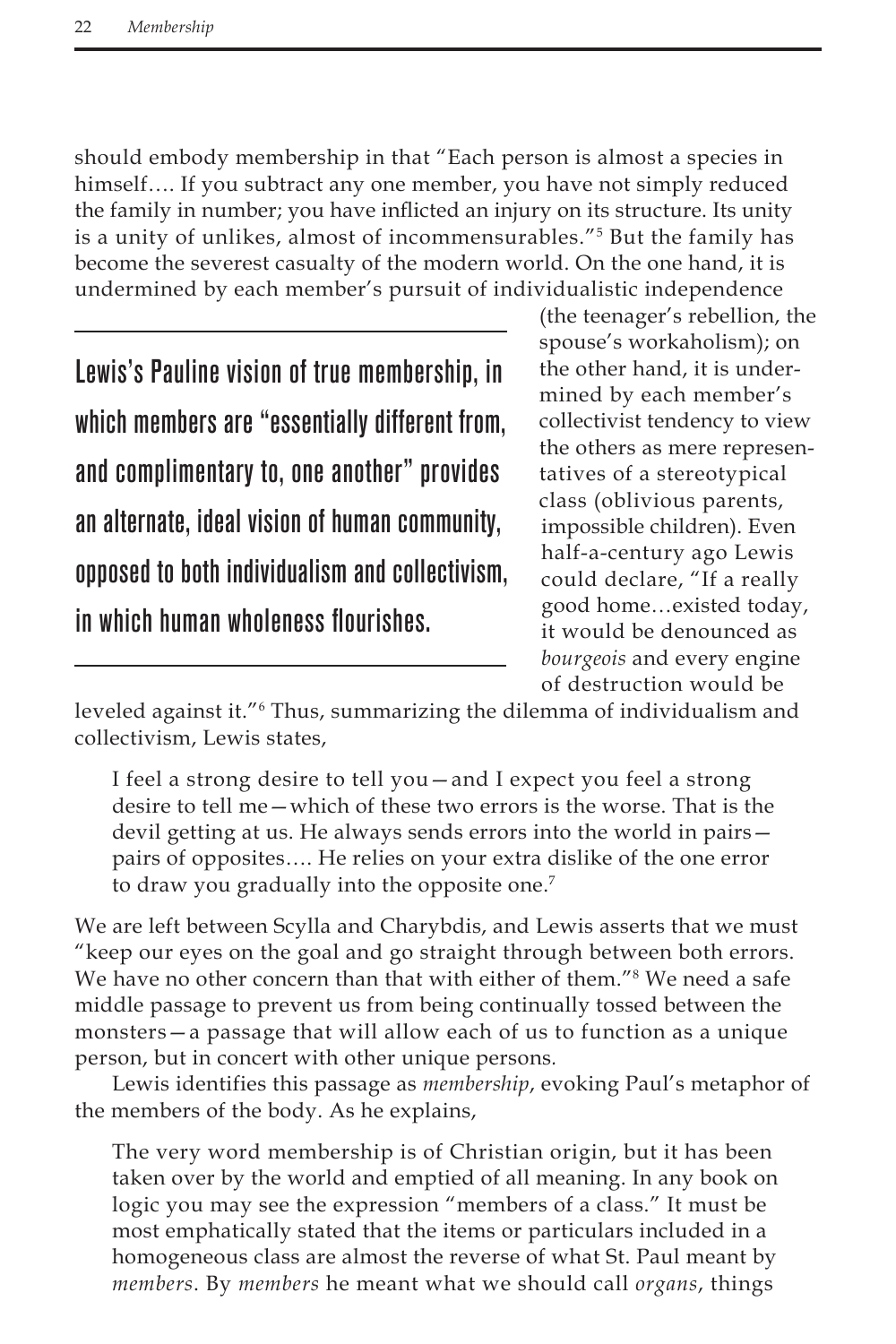essentially different from, and complementary to, one another, things differing not only in structure and function but also in dignity.<sup>9</sup>

Membership provides an alternate, ideal vision of human community, opposed to both individualism and collectivism, in which human wholeness flourishes. Further, if Lewis states correctly that membership means participation in a body, then true membership needs a head. But any membership headed by merely human interests cannot endure. The membership's head must share in the body along with the other members; but, to carry the membership beyond time and transience, the head must also transcend the body.

Thus, Lewis turns to the Church. Far from nostalgically preserving the Church as an anachronism, Lewis presents the Church as the only context in which true membership can flourish, for its head is the incarnate God-man Jesus Christ. As "the image of the invisible God, the firstborn of all creation," Jesus Christ also became "the head of the body, the church," who could "reconcile to himself all things, whether on earth or in heaven, by making peace through the blood of his cross," as Paul states in Colossians 1:15-20. When we enter the membership of the Church, we do not come merely because of family connections, shared interests, or personal conviction; ultimately, we enter the membership of the Church because we have become members of Jesus Christ. This means, as Lewis says, that "His presence, the interaction between Him and us, must always be the overwhelmingly dominant factor in the life we are to lead within the Body, and any conception of Christian fellowship which does not mean primarily fellowship with Him is out of court."10 Expanding upon this theme, Dietrich Bonhoeffer declares,

Christian community means community through Jesus Christ and in Jesus Christ. No Christian community is more or less than this…. One who wants more than what Christ has established does not want Christian brotherhood. He is looking for some extraordinary social experience which he has not found elsewhere…. The more genuine and the deeper our community becomes, the more will everything else between us recede, the more clearly and purely will Jesus Christ and his work become the one and only thing that is vital between  $us$ <sup>11</sup>

Thus, because the headship of Jesus Christ sets apart the membership of the Church from all attempts to establish a membership outside it, persistently hopeful participation in Christ's mystical body proves the sanest response to the modern fragmentation of human wholeness.

## BEING CHRIST'S BODY

Under the headship of Christ, the body's members are reassembled, their health is restored, and Spirit-life is breathed into their dry bones. As the body metaphor indicates, much of the vitality of the Church comes from the overwhelming diversity of its members. Lewis explains that "the Church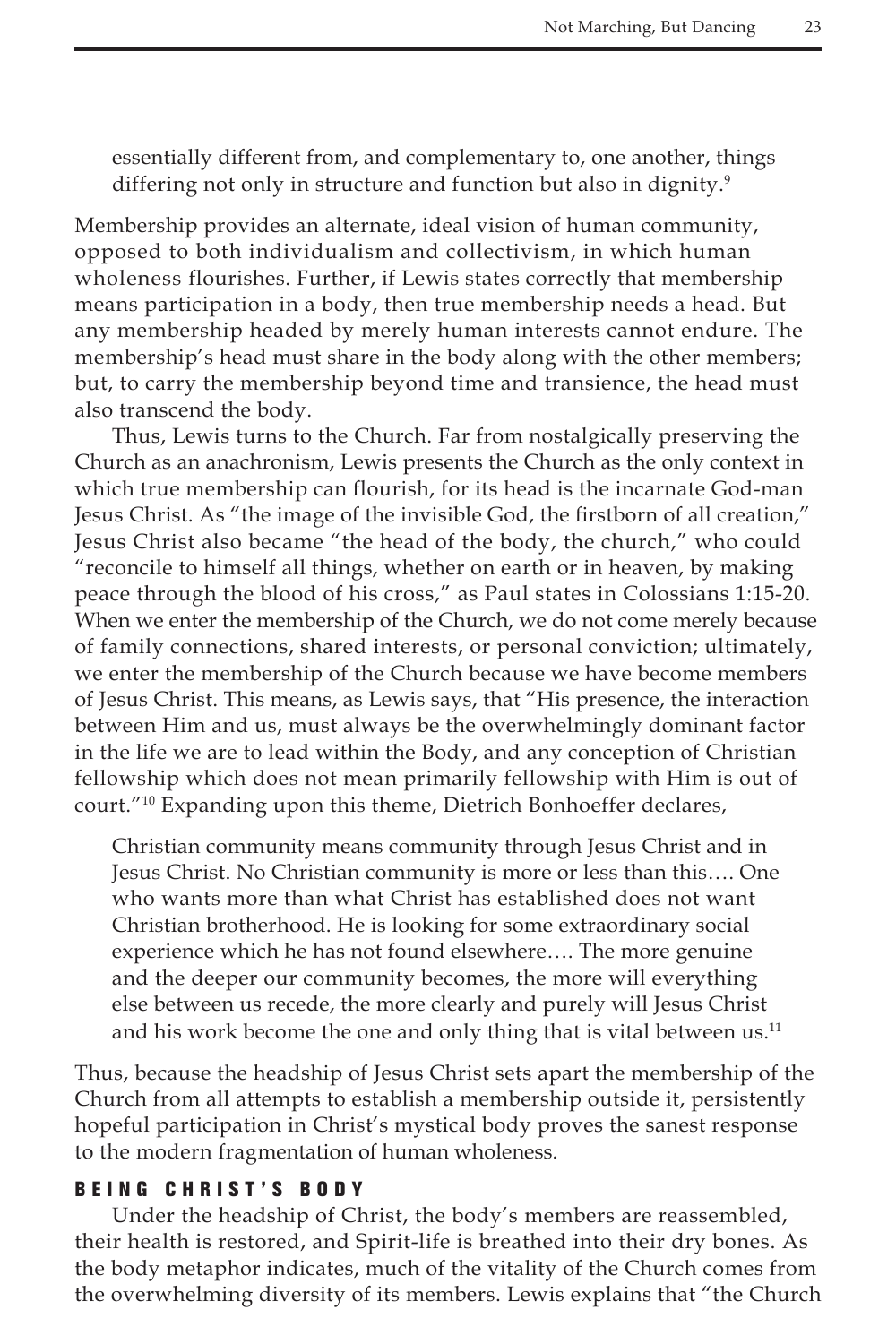is not a human society of people united by their natural affinities but the Body of Christ in which all members however different (and He rejoices in their differences & by no means wishes to iron them out) must share the common life,"<sup>12</sup> for "all [are] necessary to the whole and to one another: each loved by God individually, as if it were the only creature in existence."13 This diversity inspires Lewis to contrast the "monotonously alike worldlings" with "the almost fantastic variety of the saints."<sup>14</sup>

But this diversity is harmonious rather than cacophonous because it is ordered by Christ the Head, who gives the members specific purposes within the Church. The members do not collectively do the same thing, but neither do they each individually do their own thing: within the Church, their diversity becomes a means both to serve and to govern one another. Indeed, Lewis argues that the release from the equality of democracy into the order of authority is the most liberating aspect of membership:

You have often heard that though in the world we hold different stations, yet we are all equal in the sight of God. … I believe there is a sense in which this maxim is the reverse of the truth. I am going to venture to say that artificial equality is necessary in the life of the State, but that in the Church we strip off this disguise, we recover our real inequalities, and are thereby refreshed and quickened. … Authority exercised with humility and obedience accepted with delight are the very lines along which our spirits live. Even in the life of the affections, much more in the Body of Christ, we step outside that world which says "I am as good as you."15

When diversity flourishes within the purposeful order of Christ's body, joy unlike any other joy in the world results. In his inimitable way, Lewis says, "It is like turning from a march to a dance."<sup>16</sup>

Now such lofty dreams of harmonious diversity and purposeful order in the Church may begin to sound naively idealistic, for they contradict many people's actual experience of church gatherings. Indeed, that phrase "church membership" causes many people to shudder for legitimate reasons. If we do not sense the euphoria of dancing rather than marching, has the Church failed?

Lewis's own experience addresses this very question and reveals a last distinctive of church membership. Lewis might in fact share the shudder at the idea of Church: he did not naturally enjoy it, and while he often waxes eloquent about the *idea* of Church, very rarely in his writings does he seem particularly enamored of any actual worship service. Yet he believed that all who claim to follow Christ are obligated to church membership. To be a Christian is to be part of Christ's body, and God has ordained that on this earth that body manifests itself in and through the Church. "The New Testament does not envisage solitary religion," he said: "some kind of regular assembly for worship and instruction is everywhere taken for granted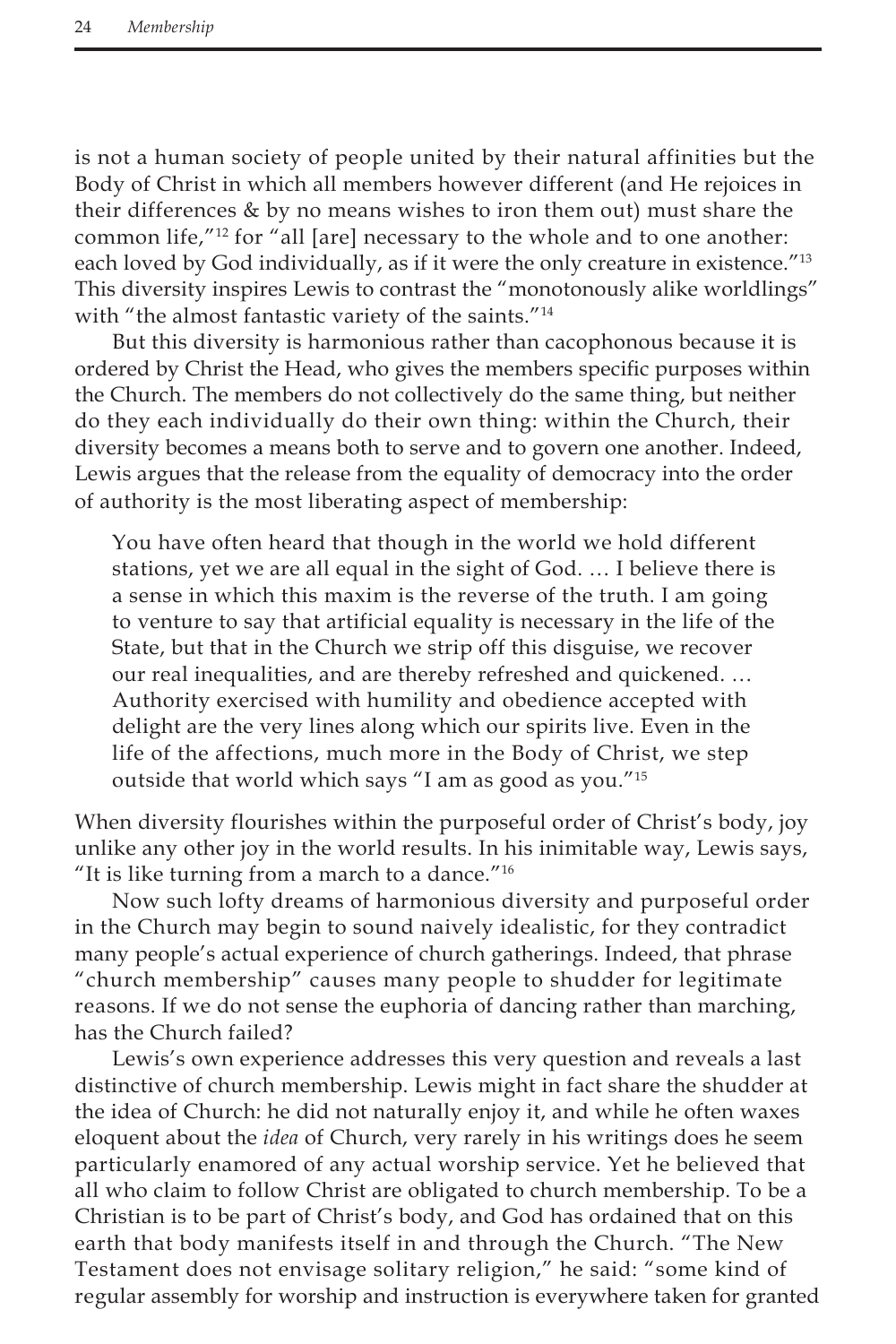in the Epistles. So we must be regular practising members of the Church."17 This conviction came to him early. Before he had even fully converted, Lewis began to attend church regularly, for, as he said, "I thought one ought to 'fly one's flag' by some unmistakable sign. I was acting in obedience to a (perhaps mistaken) sense of honor."18 However, he admitted:

though I liked clergymen as I liked bears, I had as little wish to be in the Church as in the zoo…. To me, religion ought to have been a matter of good men praying alone and meeting by twos and threes to talk of spiritual matters…. Thus my churchgoing was a merely symbolical and provisional practice.<sup>19</sup>

Lewis could not have foreseen that his churchgoing, though a "symbolical and provisional practice," would begin to shape him and push him towards a fuller apprehension of Christianity. In letters exhorting others to attend church, he would later explain that the irritations themselves batter us into better shape as Christians:

If people like you and me find much that we don't naturally like in the public & corporate side of Christianity all the better for us: it will teach us humility and charity towards simple low-brow people who may be better Christians than ourselves. I naturally *loathe* nearly all hymns: the face, and life, of the charwoman in the next pew who revels in

them, teach me that good taste in poetry or music are *not* necessary to salvation…. Obedience is the key to all doors: *feelings*  come (or don't come) and go as God pleases. We can't produce them and mustn't try.20

The obligatory nature of church membership means that, in some sense, those who faithfully participate in Church from duty may eventually receive more benefits from it than from any merely human Lewis's first church attendance was halfhearted and out of duty. But when we faithfully practice church membership in obedience to Jesus Christ, true transformation and joy will inevitably happen. The marching can end, the dancing begin.

sort of Christian fellowship. Lewis's seemingly half-hearted church attendance was no less (maybe more) a participation in membership than that of the seminarians at Finkenwalde, for when we faithfully practice church membership in obedience to Jesus Christ, true transformation and joy will inevitably happen. The marching can end, the dancing begin.